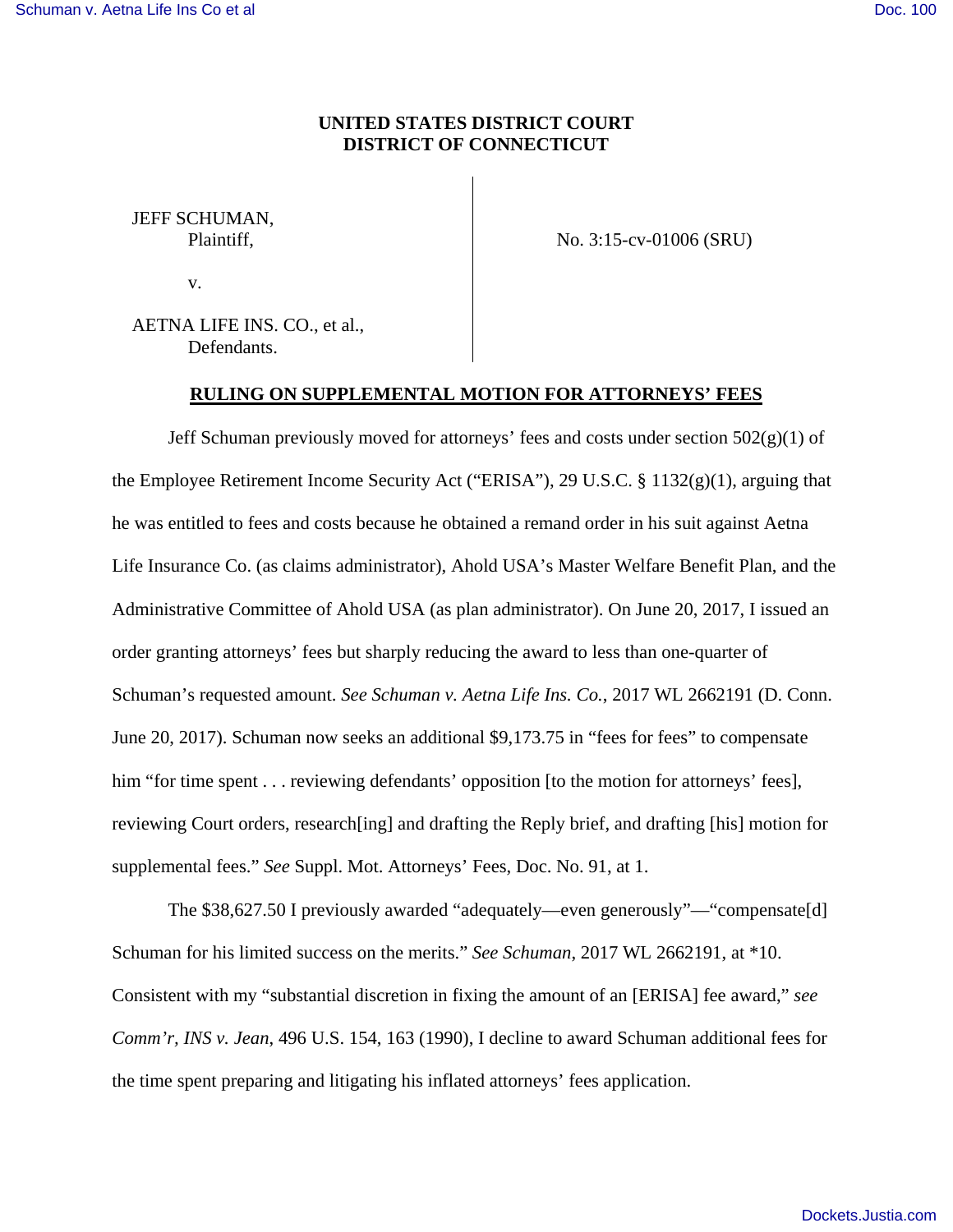## **I. Standard of Review**

Section  $1132(g)(1)$  of ERISA provides that "[i]n any action under this subchapter . . . by a participant, beneficiary, or fiduciary, the court in its discretion may allow a reasonable attorney's fee and costs of action to either party." 29 U.S.C.  $\S$  1132(g)(1). The Supreme Court has held that, under the language of the statute, "a fee claimant need not be a 'prevailing party' to be eligible for an attorney's fees award." *Hardt v. Reliance Standard Life Ins. Co.*, 560 U.S. 242, 252 (2010). Instead, a claimant need only "show 'some degree of success on the merits' before a court may award attorney's fees under [section] 1132(g)(1)." *Id.* at 255 (quoting *Ruckelshaus v. Sierra Club*, 463 U.S. 680, 694 (1983)). "[S]ome degree of success on the merits" demands more than "'trivial success on the merits' or a 'purely procedural victor[y].'" *Id.* (quoting *Ruckelshaus*, 463 U.S. at 688 n.9). The court must be able to "fairly call the outcome of the litigation some success on the merits without conducting a lengthy inquir[y] into the question whether a particular party's success was 'substantial' or occurred on a 'central issue.'" *Id.* (quoting *Ruckelshaus*, 463 U.S. at 688 n.9) (other internal quotation marks omitted).

"[W]hether a plaintiff has obtained some degree of success on the merits is the sole factor that a court *must* consider in exercising its discretion," but the court *may* also look to the factors set forth in *Chambless v. Masters, Mates & Pilots Pension Plan*, 815 F.2d 869 (2d Cir. 1987). *See Donachie v. Liberty Life Assurance Co. of Bos.*, 745 F.3d 41, 46 (2d Cir. 2014). Under *Chambless*, in determining whether to award attorneys' fees, the court may consider:

- (1) the degree of opposing parties' culpability or bad faith;
- (2) [the] ability of opposing parties to satisfy an award of attorneys' fees;
- (3) whether an award of attorneys' fees against the opposing parties would deter other persons acting under similar circumstances;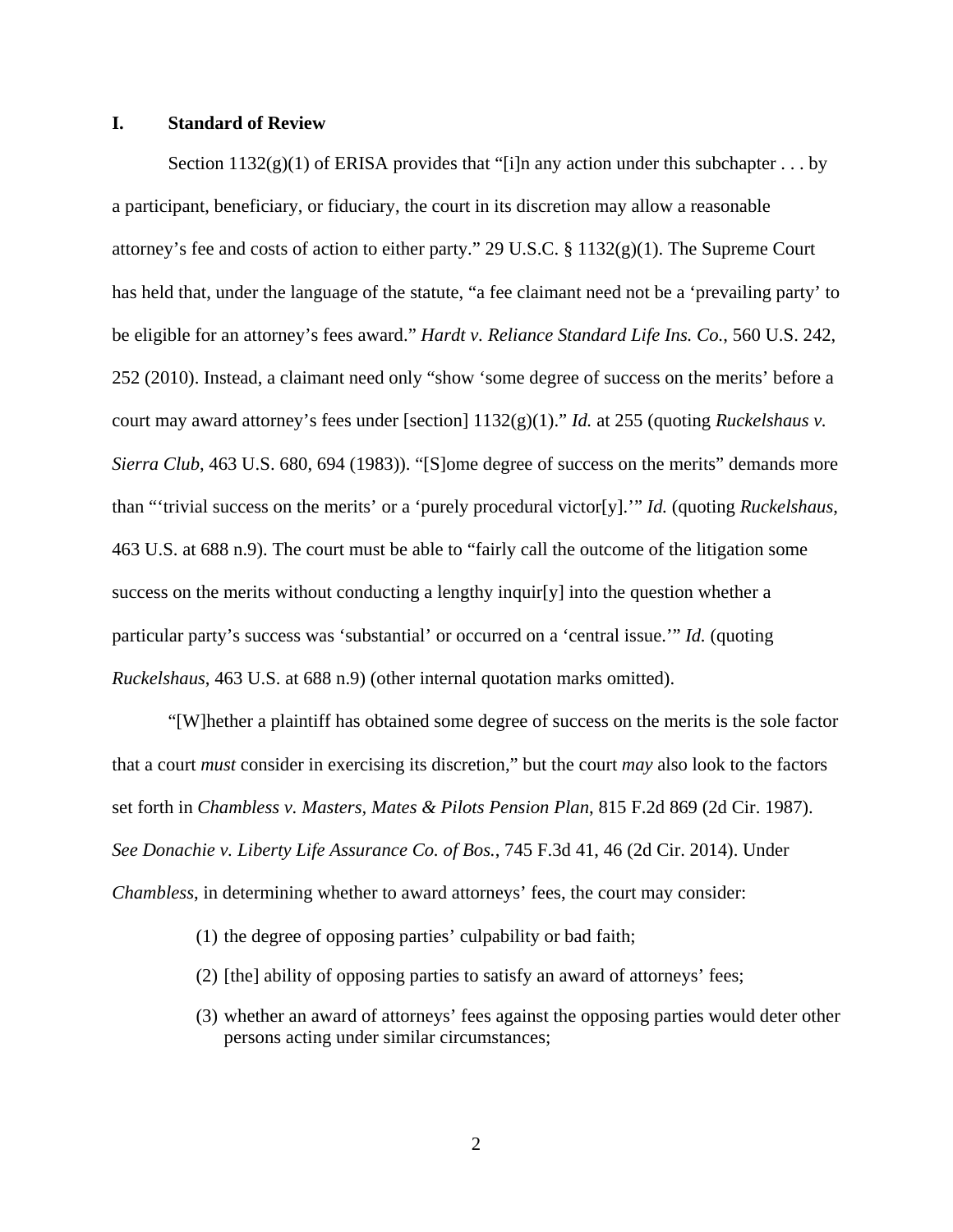- (4) whether the parties requesting attorneys' fees sought to benefit all participants and beneficiaries of an ERISA plan or to resolve a significant legal question regarding ERISA itself; and
- (5) the relative merits of the parties' positions.

*Donachie*, 745 F.3d 41, 46 (2d Cir. 2014) (quoting *Hardt*, 560 U.S. at 249 n.1; citing *Chambless*, 815 F.2d at 871 (same factors, but with order of fourth and fifth factors reversed)). Because "Congress intended the fee provisions of ERISA to encourage beneficiaries to enforce their statutory rights," those provisions "must be liberally construed to protect the statutory purpose." *Slupinski v. First Unum Life Ins. Co.*, 554 F.3d 38, 47 (2d Cir. 2009) (internal quotation marks omitted). In particular, "granting a prevailing plaintiff's request for fees is appropriate absent 'some particular justification for not doing so.'" *Donachie*, 745 F.3d at 47 (quoting *Birmingham v. SoGen-Swiss Int'l Corp. Ret. Plan*, 718 F.2d 515, 523 (2d Cir. 1983)).

#### **II. Background**

The background of this case is set forth at length in *Schuman v. Aetna Life Insurance Co.*, 2017 WL 1053853, at \*2–\*9 (D. Conn. Mar. 20, 2017). After I remanded Schuman's long-term disability claim to the claims administrator, Schuman moved for attorneys' fees and costs in the amount of approximately \$167,000, arguing that had obtained "some degree of success on the merits" as required to recover attorneys' fees under ERISA. *See Schuman*, 2017 WL 2662191, at \*3. The defendants opposed Schuman's motion, contending that Schuman "did not achieve any 'degree of success on the merits'" and that attorneys' fees should be denied or "substantially reduced" under the *Chambless* factors. *See id.*

On June 20, 2017, I issued a ruling in which I granted Schuman's motion for attorneys' fees because he "achieved 'some success on the merits.'" *Id.* at \*5 (quoting *Hardt*, 560 U.S. at 256). I conclude, however, that Schuman should "recover attorneys' fees . . . in a smaller amount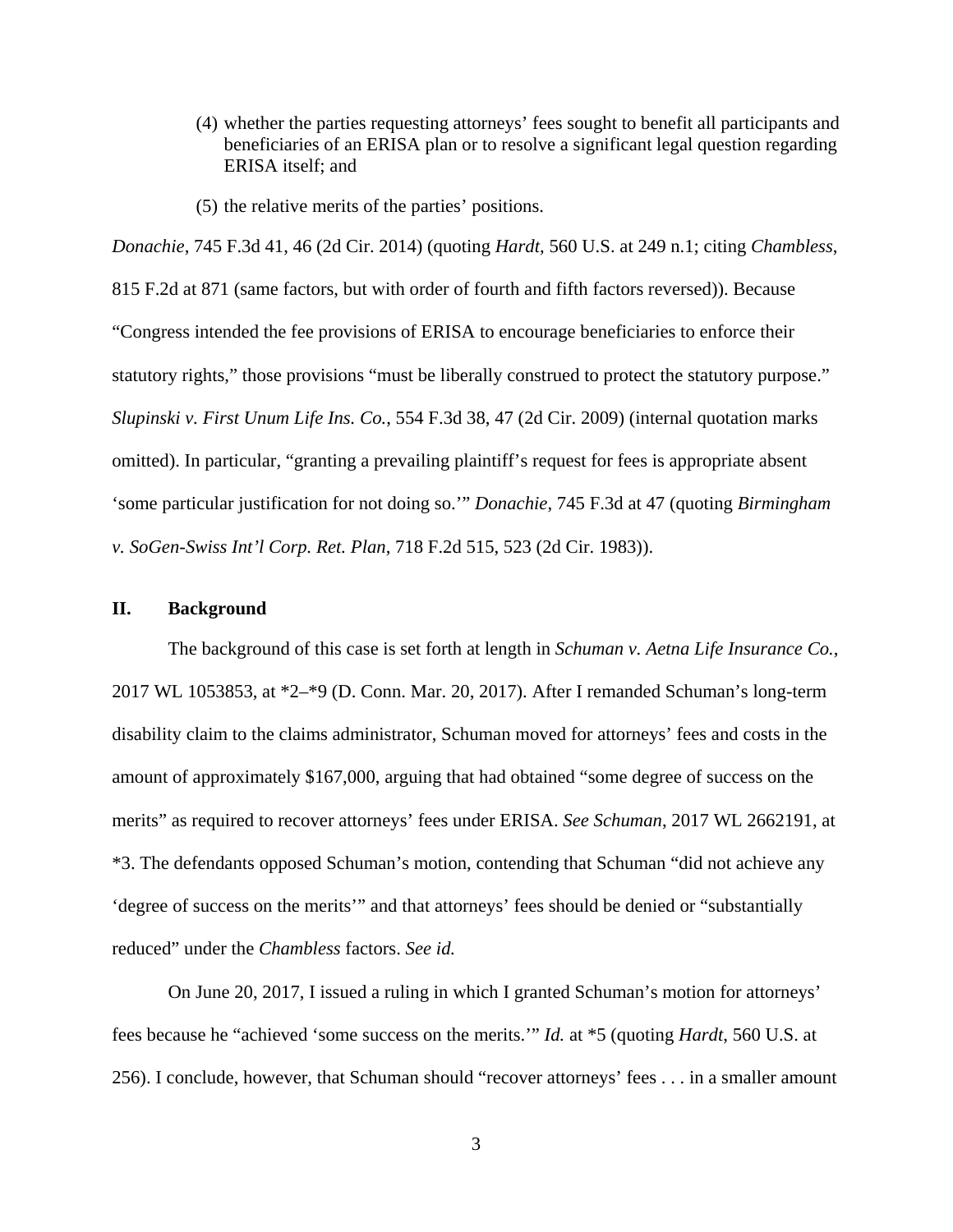than he ha[d] claimed," both because the rates charged by his attorneys were "excessive" and because "[m]any of the hours billed . . . were spent on unsuccessful claims." *Id.* at \*7, \*9. I reduced the Schuman's attorneys' hourly rates by 6.25 percent and 20 percent, respectively, and "permit[ted] [the] attorneys to recover fees for only one-quarter of their claimed hours." *Id.* at \*10. I also "exercise[d] my discretion . . . to deny costs because Schuman [was] not a 'prevailing party,'" and "[t]he attorneys' fees award sufficiently compensate[d] Schuman for his limited success on the merits." *Id.* In total, I awarded Schuman \$38,627.50 in attorneys' fees. *Id.*

On July 3, 2017, Schuman filed a supplemental motion for attorneys' fees in the amount of \$9,173.75. *See* Suppl. Mot. Attorneys' Fees, Doc. No. 91, at 1. Schuman claims that the fees account for "time spent on this case . . . after the April 18, 2017 fee application," including work "reviewing defendants' opposition [to the motion for attorneys' fees], reviewing Court orders, research[ing] and drafting the Reply brief, and drafting this motion for supplemental fees." *See id.* The defendants filed an opposition to Schuman's motion three weeks, arguing that Schuman "seeks payment for 'failure-on-failure'" and should not be compensated again for his "largely unsuccessful application for fees." Mem. Opp'n Suppl. Mot. Attorneys' Fees, Doc. No. 93, at 1.

#### **III. Discussion**

"[A]ttorneys' fees for the preparation of the fee application are compensable," *Reed v. A.W. Lawrence & Co.*, 95 F.3d 1170, 1183 (2d Cir. 1996) (citing *Gagne v. Maher*, 594 F.2d 336, 344 (2d Cir. 1979), *aff'd on other grounds*, 448 U.S. 122 (1980)), and the Second Circuit has indicated that, "unless there are reasons to the contrary, motion costs should be granted whenever underlying costs are allowed." *Valley Disposal v. Cent. Vt. Solid Waste Mgmt. Dist.*, 71 F.3d 1053, 1060 (2d Cir. 1995). Nevertheless, "[t]he district court has broad authority to depart from th[at] basic assumption." *Valley Disposal*, 71 F.3d at 1060. Should "the fee claims [be]

4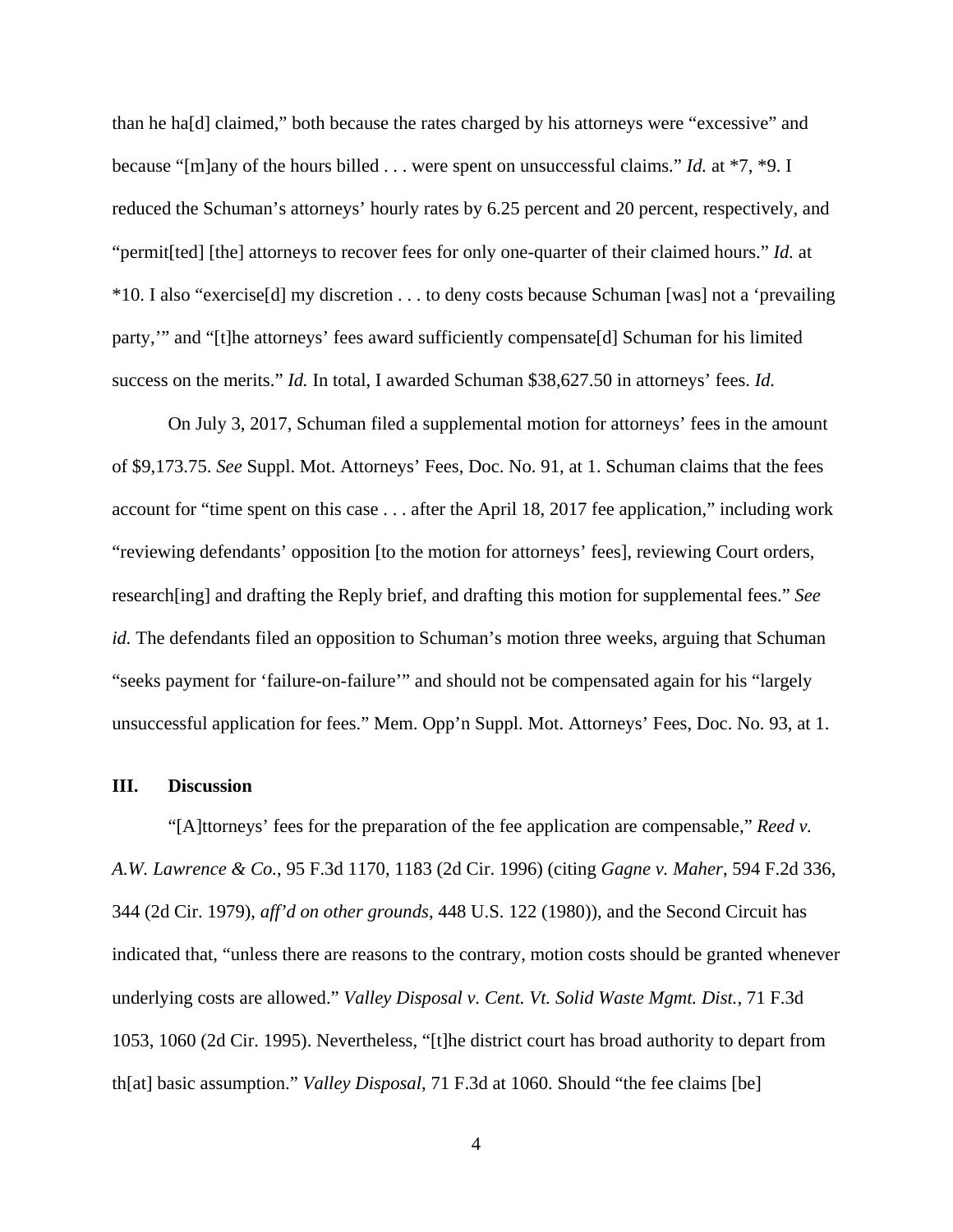exorbitant or the time devoted to presenting them . . . unnecessarily high, the judge may refuse further compensation or grant it sparingly." *Gagne v. Maher*, 594 F.2d 336, 344 (2d Cir. 1979), *aff'd on other grounds*, 448 U.S. 122, (1980); *see Jean*, 496 U.S. at 163 (allowing "[e]xorbitant, unfounded, or procedurally defective fee applications" to be "discount[ed]"). Moreover, "fees for fee litigation should be excluded to the extent that the applicant ultimately fails to prevail in such litigation." *Jean*, 496 U.S. at 163 n.10. For example, "if [a party]'s challenge to a requested rate . . . resulted in the court's recalculating and reducing the award . . . from the requested amount, then the applicant should not receive fees for the time spent defending the higher rate." *Id.*

I already determined that Schuman "achieved 'some degree of success on the merits,'" *Schuman*, 2017 WL 2662191, at \*7 (quoting *Toussaint v. JJ Weiser, Inc.*, 648 F.3d 108, 110 (2d Cir. 2011)), which means that he has crossed the "one-time threshold for fee eligibility." *See Jean*, 496 U.S. at 160. But even though Schuman has demonstrated his "eligibility" for a fee award, "I am not required to award Schuman fees merely because he is 'eligible.'" *See Schuman*, 2017 WL 2662191, at \*5 (noting that ERISA provides that "the court in its discretion *may* allow a reasonable attorney's fee and costs of action" (quoting 29 U.S.C. § 1132(g)(1)) (emphasis in *Schuman*)). Here, because Schuman's "fee claims [were] exorbitant" and "the time devoted to presenting them [was] unnecessarily high," I "exercise [my] discretion . . . [to] refuse further compensation" for Schuman's reply memorandum. *See Gagne*, 594 F.2d at 344.

In his present motion, Schuman seeks an additional \$9,000 in attorneys' fees for 26.05 hours spent "reviewing defendants' memorandum, reviewing the Court's rulings and in researching, and drafting, the Reply." *See* Mem. Supp. Suppl. Mot. Attorneys' Fees, Doc. No. 91-1, at 1. That work apparently consisted of reading the defendants' 14-page opposition brief and then drafting Schuman's 10-page reply. *See* Mem. Opp'n Mot. Attorneys' Fees, Doc. No.

5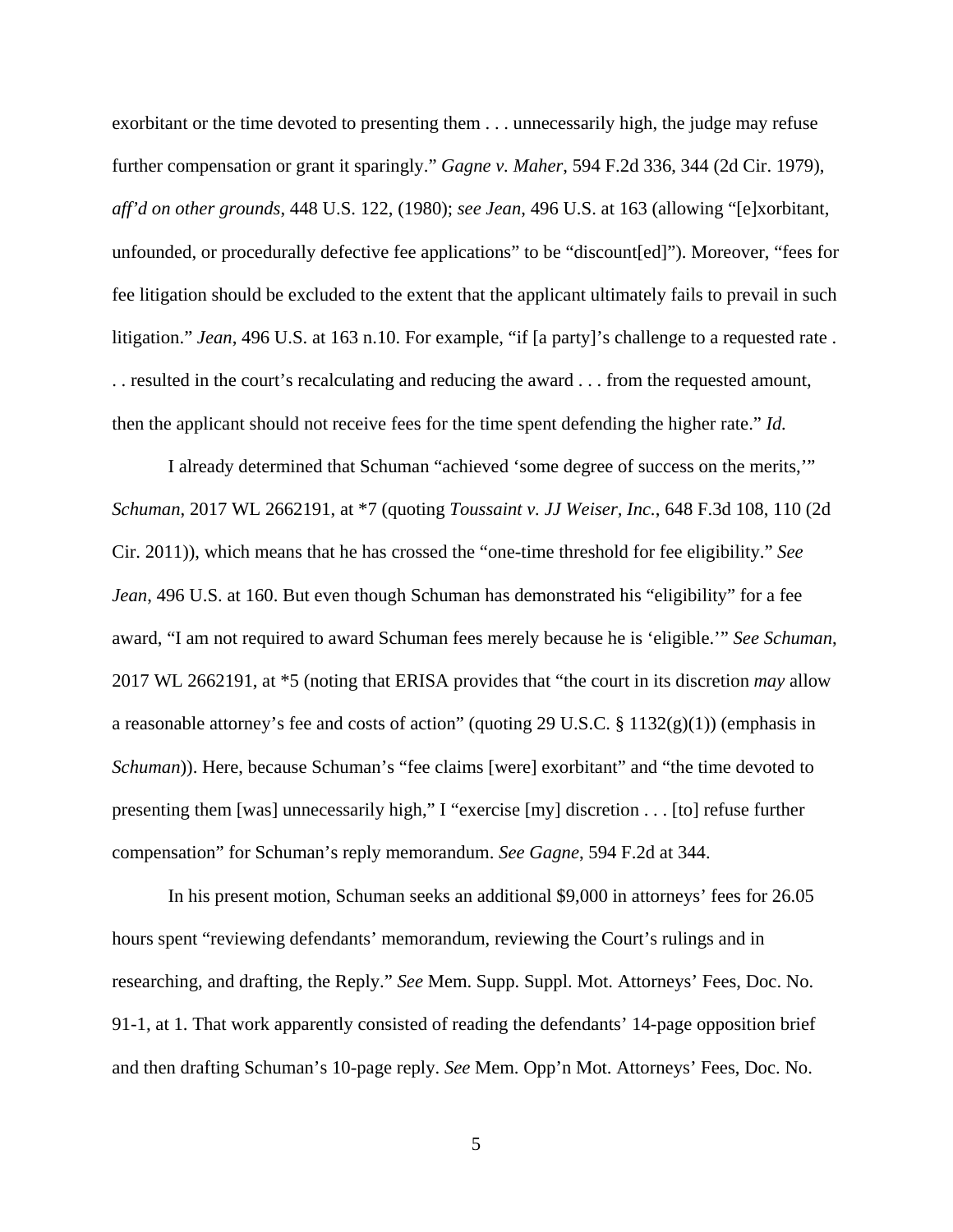88; Reply Mem. Supp. Mot. Attorneys' Fees, Doc. No. 89. As an initial matter, 26 hours to read and prepare a short reply to the defendants' opposition strikes me as "unnecessarily high." *See Dagostino v. Computer Credit*, 238 F. Supp. 3d 404, 418 (E.D.N.Y. 2017) (concluding that "plaintiff's request of fifteen hours for work performed in connection with the reply brief [was] unnecessarily high"). "Requesting attorneys' fees is basically a clerical task, which, when feebly resisted, can be done cheaply and quickly." *See Nw. Nat'l Life Ins. Co. of Milwaukee v. Lutz*, 933 F. Supp. 730, 733 (C.D. Ill. 1996). Although Schuman was entitled to reply to the defendants' opposition, his short memorandum —which "contain[ed] little more than the facts and a recitation of some black-letter law regarding attorney[s'] fee requests"—"should not have consumed [26] hours" of his attorneys time. *See id.* at 735; *cf. id.* at 733 (60.7 hours for "printing out billing statements, preparing a few boilerplate affidavits regarding counsels' professional qualifications, and filing a few short memoranda" was "not reasonable").

Furthermore, even were the hours reasonable, much of the time incurred by Schuman's attorneys "was spent on attempts to justify excessive and unreasonable fees and expenses . . . that never should have been submitted to the court at all." *See Eli Lilly & Co. v. Zenith Goldline Pharm.*, 264 F. Supp. 2d 753, 783–84 (S.D. Ind. 2003). In making their "exorbitant" \$167,000 request, *see Gagne*, 594 F.2d at 344, Schuman's attorneys not only attempted to charge excessive rates, but also relied on hours that "clearly were spent on unsuccessful claims." *See Schuman*, 2017 WL 2662191, at \*9. After "apply[ing] an across-the-board reduction . . . to account for Schuman's partial victory," I ultimately allowed Schuman "to recover fees for only one-quarter of the[] claimed hours"—and I considered even that reduced amount "generous[]." *Id.* at \*9–\*10 (internal quotation marks omitted). Because Schuman substantially "fail[ed] to prevail" in his

6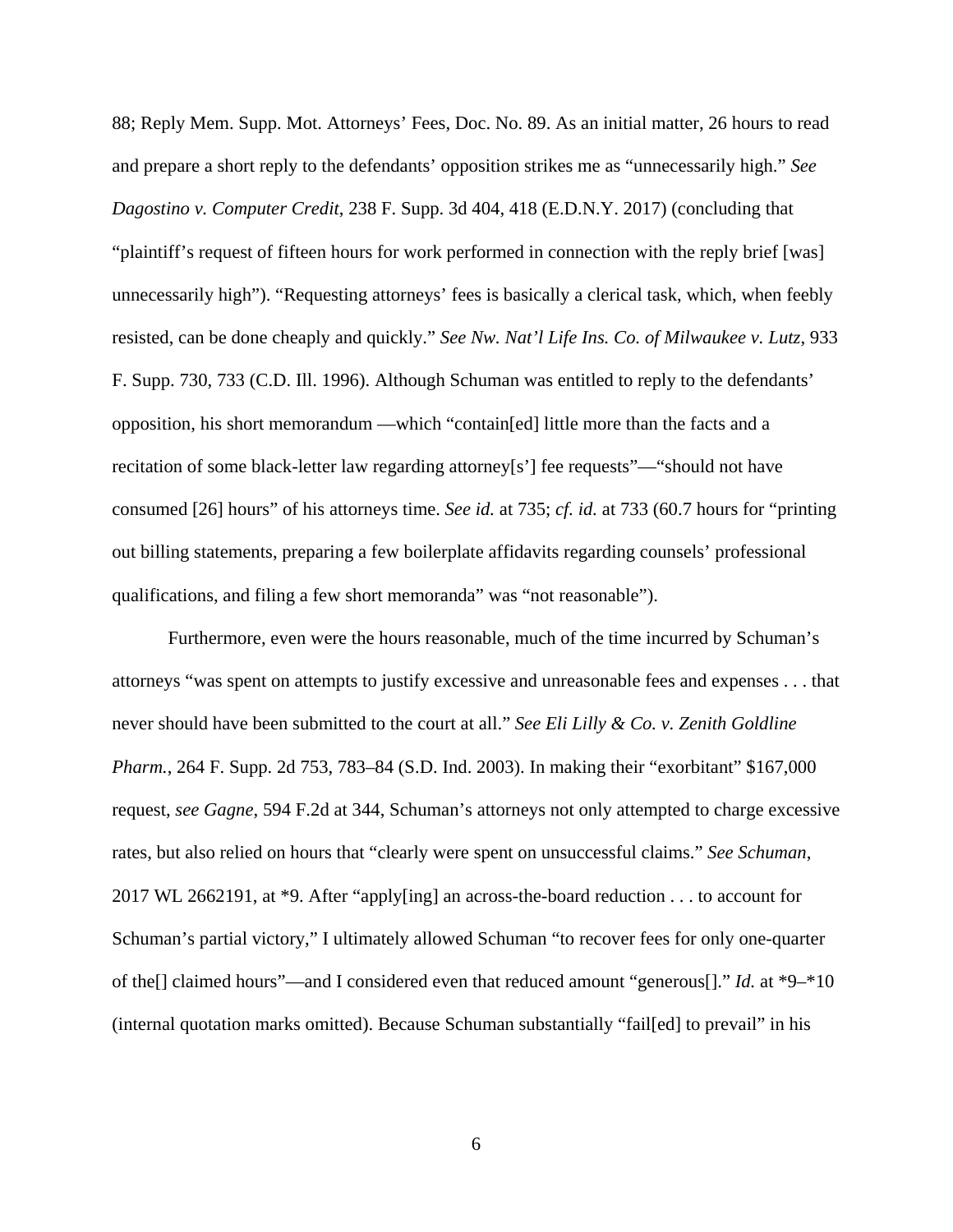motion for attorneys' fees,<sup>1</sup> he "should not receive fees for the time spent defending the higher rate" and excessive hours. *See Jean*, 496 U.S. at 163 n.10. In short, "given that the hours expended on [and claimed in] the initial fee application were excessive, . . . no additional award is warranted for the fees or costs in connection with the reply." *See Barbu v. Life Ins. Co. of N. Am.*, 2015 WL 778325, at \*6 n.3 (E.D.N.Y. Feb. 24, 2015); *accord Zenith Goldline Pharm.*, 264 F. Supp. 2d at 784 ("[T]he court has the discretion, and exercises it here, to deny entirely any fees incurred in preparing the extravagant fee and cost petition.").

Schuman's counsel already "showed questionable judgment in asking for [\$167,000] in fees when he had prevailed on"—at most—"only one of his claims." *See Muscare v. Quinn*, 680 F.2d 42, 45 (7th Cir. 1982); *see Schuman*, 2017 WL 2662191, at \*10 (observing that "Schuman was (partially) successful only on his claim for benefits under the 'reasonable occupation' theory"). The \$38,627.50 in fees I already awarded "handsomely compensate[d]" Schuman for his "limited success on the merits." *See Lutz*, 933 F. Supp. at 735; *Schuman*, 2017 WL 2662191, at \*10. I conclude that any additional fees would award Schuman a "windfall[]" and "unjustifiably punish" the defendants. *See In re Agent Orange Prod. Liab. Litig.*, 818 F.2d 226, 232 (2d Cir. 1987) ("[O]vercompensation would not be consistent with the need to prevent windfalls."); *Lutz*, 933 F. Supp. at 735. Therefore, I exercise my "discretion to deny [Schuman]'s second fee request in its entirety." *See Muscare*, 680 F.2d at 45 (citing *Gagne*, 594 F.2d at 344).

 $\overline{a}$ 

<sup>&</sup>lt;sup>1</sup> Of course, "a fee claimant need not be a 'prevailing party' to be eligible for an attorney's fees award under [29 U.S.C.] § 1132(g)(1)." *Hardt v. Reliance Standard Life Ins. Co.*, 560 U.S. 242, 252 (2010). Even in ERISA cases, though, *Hensley v. Eckerhart*, 461 U.S. 424 (1983), still "requires the district court to consider the relationship between the amount of the fee awarded and the results obtained." *Comm'r, INS v. Jean*, 496 U.S. 154, 163 n.10 (1990); *see Scarangella v. Grp. Health*, 731 F.3d 146, 156 n.14 (2d Cir. 2013) (noting, in an ERISA case after *Hardt*, that Second Circuit "case law allows reductions in attorney's fees based on partial success" (citing *Hensley*, 461 U.S. at 435 n.11)); *Gross v. Sun Life Assur. Co. of Can.*, 763 F.3d 73, 86 (1st Cir. 2014) (indicating *Hensley* factors remain applicable to ERISA cases after *Hart*).